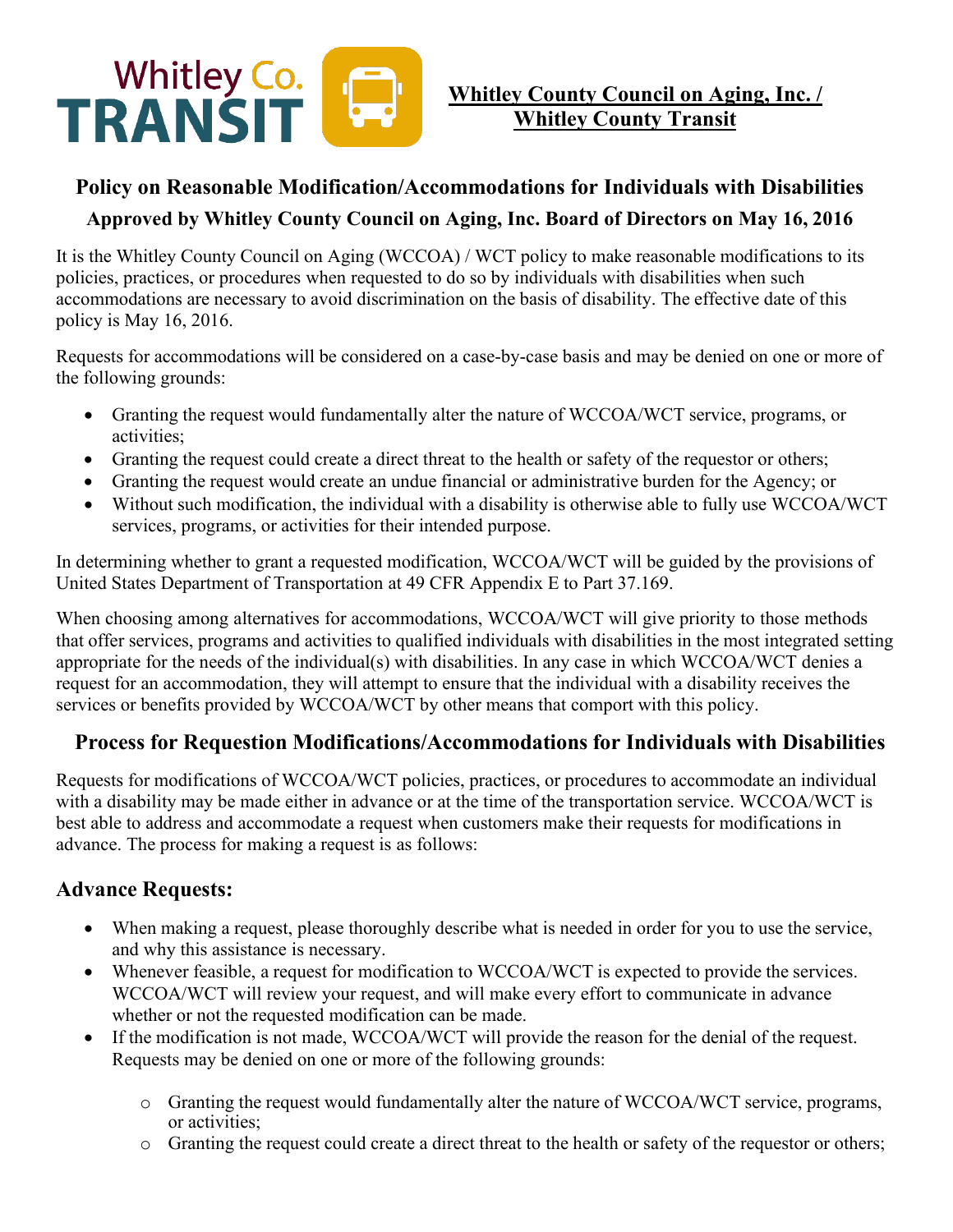- o Granting the request would create an undue financial or administrative burden for the Agency; or
- o Without such modification, the individual with a disability is otherwise able to fully use WCCOA/WCT services, programs, or activities for their intended purpose.

Requests may be made through the following means:

- o Call (260) 248-8944.
- o Submit a written request the office at: 710 N. Opportunity Drive, Columbia City, IN 46725.

#### **Same Day Requests:**

- When a request for modification cannot practicably be made and determined in advance, you may make a request on the same day, at the time of, or during service.
	- o You should make your request to the operator of your vehicle.
	- o Please describe in detail what accommodation you require and why it is necessary in order to use the service.
- Operators are required to consult with dispatch to receive direction. Requests may be granted, if such request is reasonable and meets the requirements of the Agency's policy.
- Requests may be denied on the following grounds:
	- o Granting the request would fundamentally alter the nature of WCCOA/WCT service, programs, or activities;
	- o Granting the request could create a direct threat to the health or safety of the requestor or others;
	- o Granting the request would create an undue financial or administrative burden for the Agency; or
	- o Without such modification, the individual with a disability is otherwise able to fully use WCCOA/WCT services, programs, or activities for their intended purpose.
- Operator availability may be very limited when providing service and if the request would require extended consideration, we may not be able to grant your request immediately, and you may be encouraged to submit a written request for further consideration in future trips.
- WCCOA/WCT ability to grant the requested modifications may vary by route, day of travel, time of day, or other circumstances. For example, while a request may be able to be granted in one instance, that same request may be denied in another instance if granting the request would fundamentally alter the nature of the service or create a safety threat, or if the request is not a functional necessity.
- In the case of a denial of a request, WCCOA/WCT will take, to the maximum extent possible and in compliance with its policies, any other appropriate actions to ensure you receive service.

**Designated employee for compliance:** WCCOA/WCT has designated the Executive Director as the person responsible for ensuring compliance of this policy and for administering the prompt and equitable resolution of any related complaints. Contact information is as follows: 710 N. Opportunity Drive, Columbia City, IN 46725.

*Complaint Process and Contact Information:* Complaints regarding the administration of or compliance with this policy shall be made in writing and mailed to the Agency's Executive Director, or by completing and returning the Title VI or Discrimination Complaint Form found at: [www.whitleycountycouncilonaging.com.](http://www.whitleycountycouncilonaging.com/)

All complaints will be handled in accordance with WCCOA/WCT's Title VI Discrimination Complaint Process found at [www.whitleycountycouncilonaging.com.](http://www.whitleycountycouncilonaging.com/) Whitley County Council on Aging, Inc./WCCT will make every effort to make a prompt and equitable resolution of any complaint. The Agency's response to any Title VI complaint will be in writing and will include the Agency's decision and the reason(s) therefore.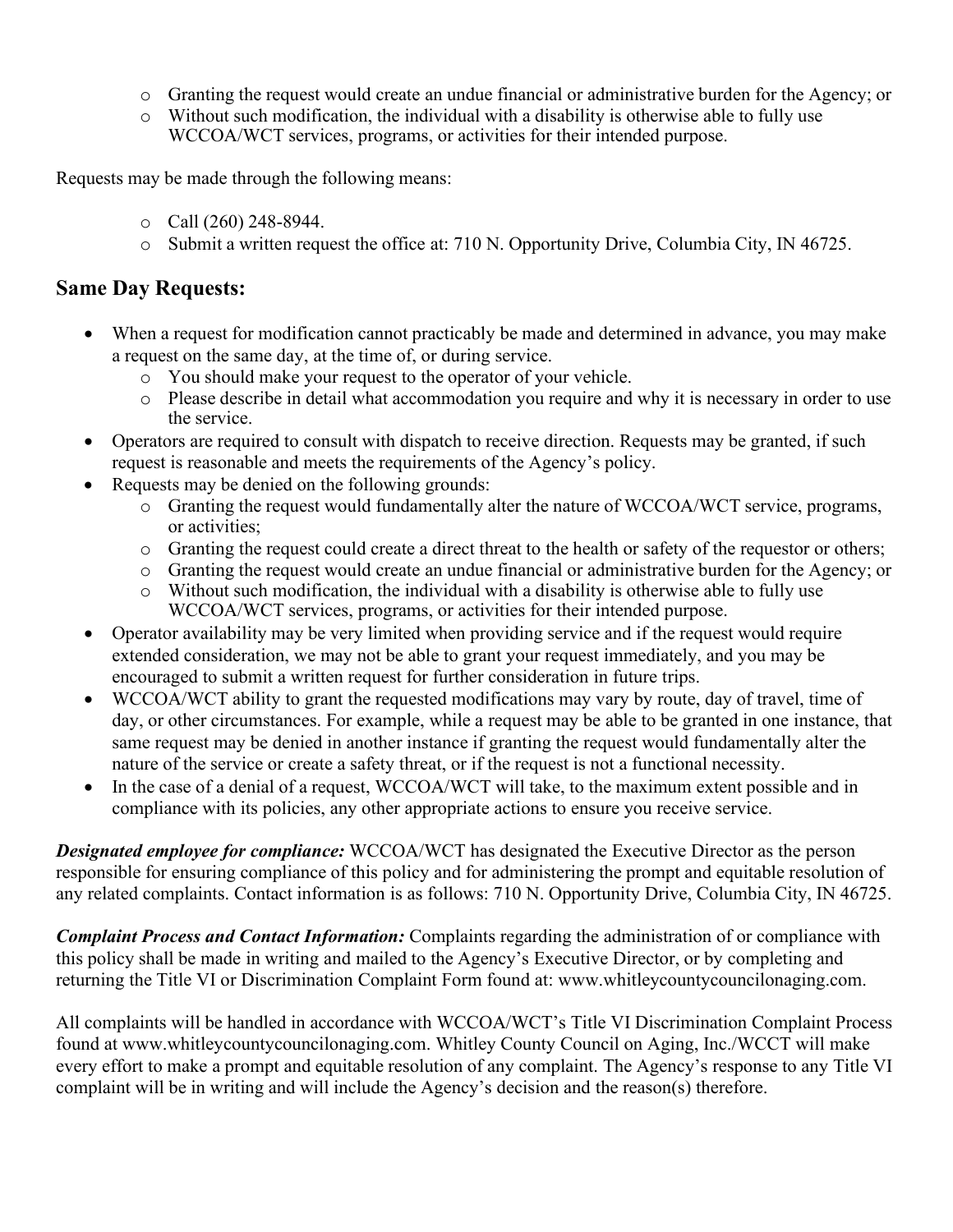# **Reasonable Modification Request Form**

Please complete this form to request a reasonable modification of Whitley County Council on Aging, Inc./WCTServices.

Submit the completed form to WCCOA Executive Director and mail to: 710 N. Opportunity Dr., Columbia City, IN 46725.

| Name: Name and the second contract of the second contract of the second contract of the second contract of the second contract of the second contract of the second contract of the second contract of the second contract of  | Today's Date:                                                                    |  |
|--------------------------------------------------------------------------------------------------------------------------------------------------------------------------------------------------------------------------------|----------------------------------------------------------------------------------|--|
|                                                                                                                                                                                                                                | Email: Phone Number: Phone Number:                                               |  |
|                                                                                                                                                                                                                                |                                                                                  |  |
|                                                                                                                                                                                                                                | City: <u>City:</u> Zip Code: <u>City:</u> Zip Code:                              |  |
| Description of your request:                                                                                                                                                                                                   |                                                                                  |  |
| ,我们也不会有什么。""我们的人,我们也不会有什么?""我们的人,我们也不会有什么?""我们的人,我们也不会有什么?""我们的人,我们也不会有什么?""我们的人                                                                                                                                               |                                                                                  |  |
|                                                                                                                                                                                                                                | ,我们也不会有什么。""我们的人,我们也不会有什么?""我们的人,我们也不会有什么?""我们的人,我们也不会有什么?""我们的人,我们也不会有什么?""我们的人 |  |
|                                                                                                                                                                                                                                |                                                                                  |  |
|                                                                                                                                                                                                                                |                                                                                  |  |
| Are you able to use WCCOA services without this modification?                                                                                                                                                                  |                                                                                  |  |
| $\Box$ Yes<br>$\Box$ No                                                                                                                                                                                                        |                                                                                  |  |
| Please Explain: No. 1996. The Second Second Second Second Second Second Second Second Second Second Second Second Second Second Second Second Second Second Second Second Second Second Second Second Second Second Second Sec |                                                                                  |  |
|                                                                                                                                                                                                                                |                                                                                  |  |
|                                                                                                                                                                                                                                |                                                                                  |  |

 $\overline{a}$ 



710 N. Opportunity Dr., Columbia City, IN 46725 (260)248-8944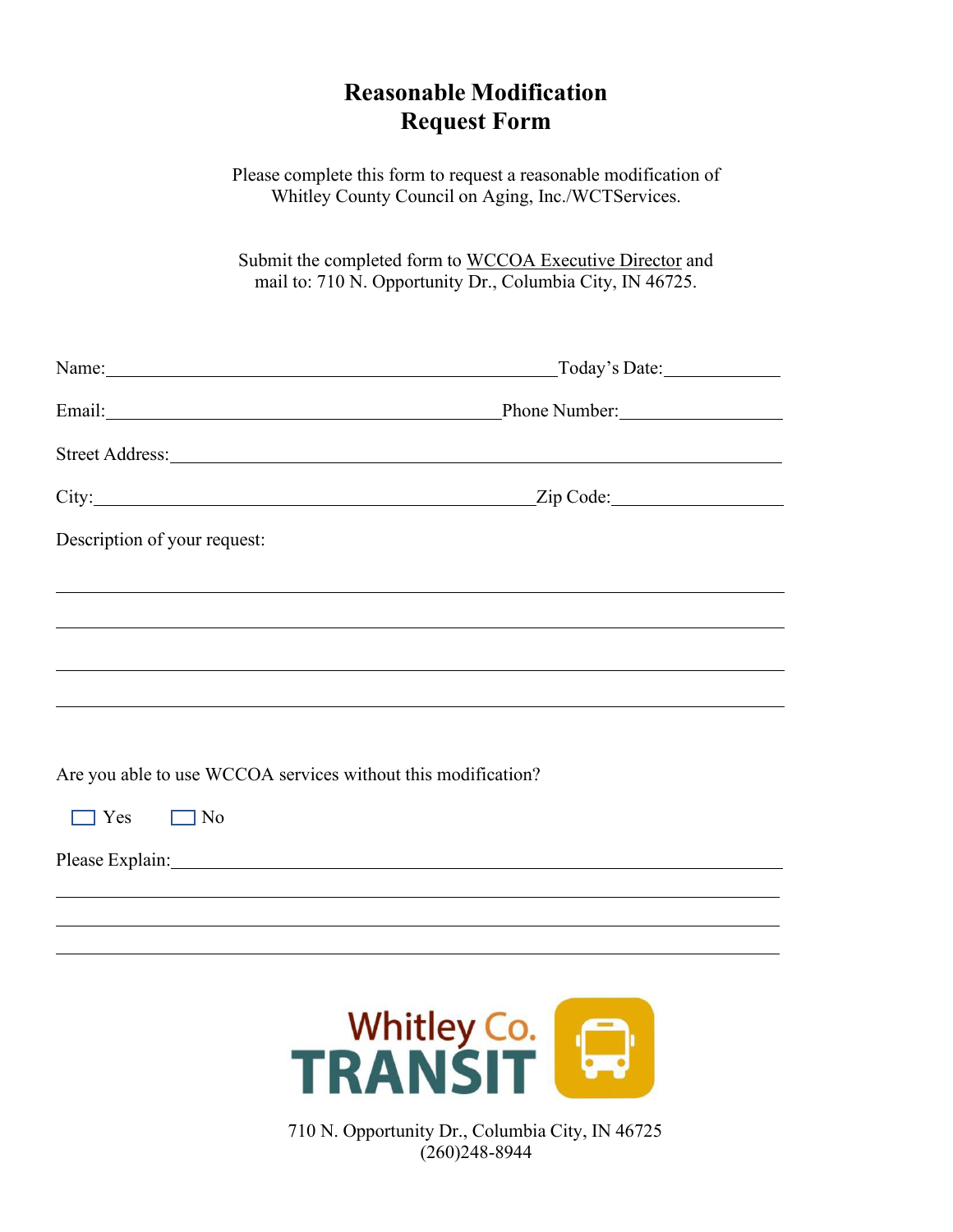

# **WCT ADA DISCRIMINATION COMPLAINT FORM**

**Please fill out this form completely. Print or type the information. Sign and return this form to the address shown below.**

| <b>Complainant Name:</b>                                                                          |             |  |
|---------------------------------------------------------------------------------------------------|-------------|--|
| Address:                                                                                          |             |  |
| City, State, and Zip:                                                                             |             |  |
| Home Phone:                                                                                       | Cell Phone: |  |
| Email:                                                                                            |             |  |
| Person discriminated against (if other than complainant):                                         |             |  |
| Address:                                                                                          |             |  |
| City, State, and Zip:                                                                             |             |  |
| Home Phone:                                                                                       | Cell Phone: |  |
| Email:                                                                                            |             |  |
| Government, organization, or institution which you believe has committed a<br>discriminating act: |             |  |
| Name:                                                                                             |             |  |
| Address:                                                                                          |             |  |
| City, State, and Zip:                                                                             |             |  |
| Home Phone:                                                                                       | Cell Phone: |  |
| Email:                                                                                            |             |  |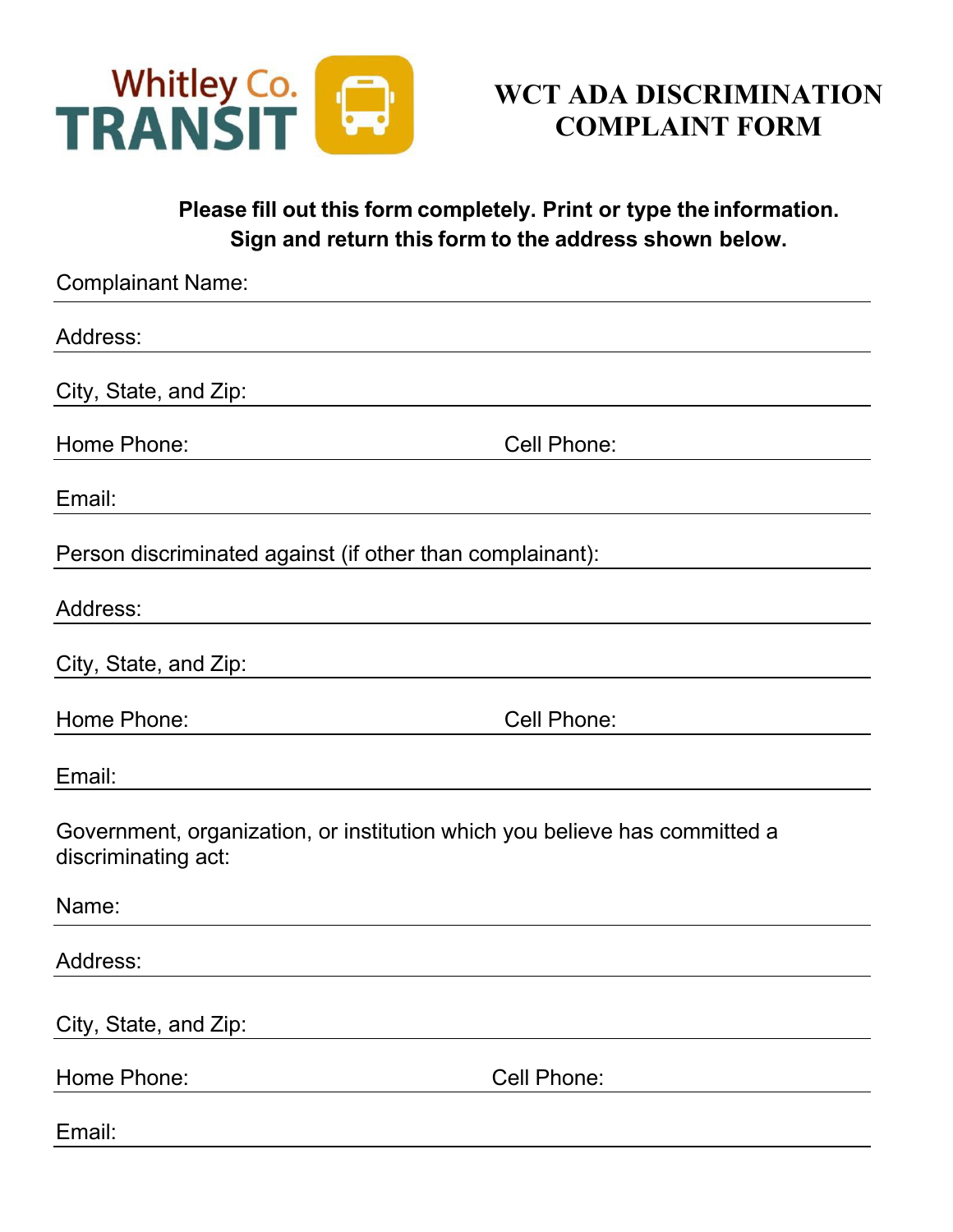When did the discrimination occur?

Date: Time: Time: The Solution of the Solution of the Solution of Time: Time: Time: Time: Time: Time: Time: Time: Time: Time: Time: Time: Time: Time: Time: Time: Time: Time: Time: Time: Time: Time: Time: Time: Time: Time:

Where did the discrimination occur?

Location:

Describe the acts of discrimination providing names (where possible) of individuals along with details of the incident including the bus and route numbers (if applicable):

Has the complaint been filed with the Department of Justice or any other Federal, State, or local civil rights agency or court?

| Yes: | No: |
|------|-----|
|      |     |

If yes, please provide the following information:

Agency or Court:

Contact Person:

Address:

City, State, and Zip: